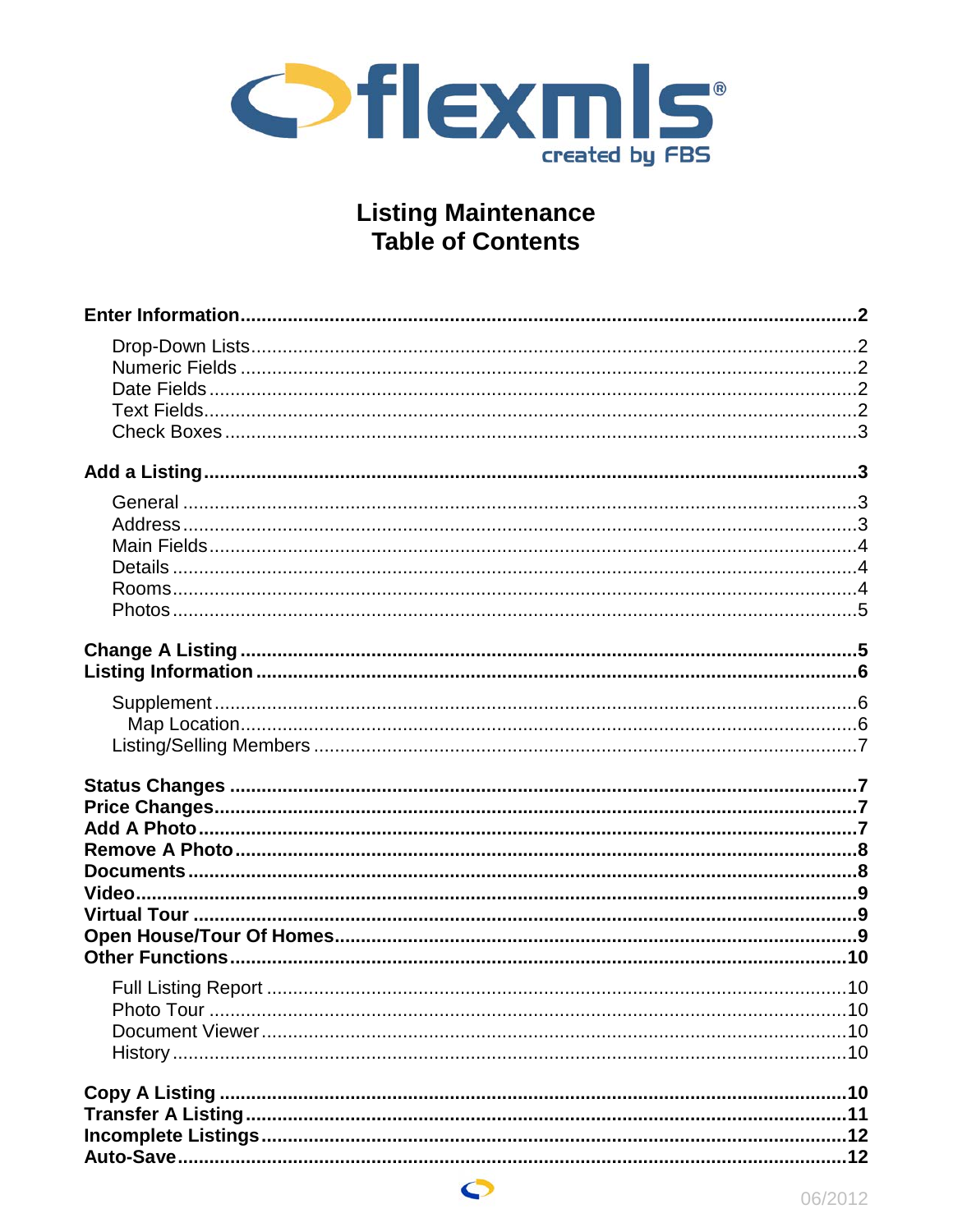# <span id="page-1-0"></span>**Listing Maintenance**

Functions relating to the creation and maintenance of listings fall under the Add/Change section of the menu. The basic office-level listing maintenance functions are Add, Change, Copy, and Transfer; further options will vary according to MLS preferences. The sections below detail the steps necessary to create and edit listings.

## **ENTER INFORMATION**

When entering information while creating or editing a listing, you will typically encounter five types of fields: Drop-Down Lists, Numeric, Date, Text, and Check Boxes.

### <span id="page-1-1"></span>**Drop-Down Lists**

Click on the blue arrow to display a full list of available options. You may then use your mouse to select the item you want or you can type the beginning characters of the item you want to select and the list will automatically seek to the item matching the letters you type. Some list fields are related to other list fields such that selection of an item in one field narrows the available selections in a subsequent field. For example, selecting a city determines the available zip codes or school districts.

| [Postal Code] |
|---------------|
| 58103         |
| 55555         |
| 58102         |
| 58103         |
| 58104         |
|               |

### <span id="page-1-2"></span>**Numeric Fields**



These fields require numbers to be entered. For numbers which include a decimal point, be sure to type the decimal point. You do not need to enter other formatting such as commas or dollar signs.

# <span id="page-1-3"></span>**Date Fields**

Dates may be entered by direct typing or clicking your mouse on the calendar icon next to the date field. The calendar icon will bring up a pop-up window with a calendar where you may click to select the date. If you type in the date, enter the date in MMDDYYYY format (12012009

| [Begin Date]     |         |          |          |                                     |          |          |                           |
|------------------|---------|----------|----------|-------------------------------------|----------|----------|---------------------------|
| [End Date]       |         |          |          | $\vert$ August $\vert$ 2009 $\vert$ |          |          | $\boldsymbol{\mathsf{x}}$ |
| [List Price]     |         |          |          | Sun Mon Tue Wed Thu                 |          |          | Fri Sat                   |
| [Owners]         | 2       | з        | 4        | 5                                   | 6        | 7        | 8                         |
| Owner Phone      | 9<br>16 | 10<br>17 | 11<br>18 | 12<br>19                            | 13<br>20 | 14<br>21 | 15<br>22                  |
| Owner Phone 2    | 23      | 24       | 25       | 26                                  | 27       | 28       | 29                        |
| Occupant         | 30      | 31       |          |                                     |          |          |                           |
| Occupant Home Ph |         |          |          | Today is Thu, 13 Aug 2009           |          |          |                           |

would be December 01, 2009). You may enter slashes or other separators if you choose, but they are not necessary.

#### <span id="page-1-4"></span>**Text Fields**

For text fields, click your mouse in the box and begin typing. Long text fields, such as remarks and directions, will have a blue check mark which indicates that you may run a spell check on the text that you enter.

|                   | Friendly dog is in carrier in basement - |
|-------------------|------------------------------------------|
| Private Remarks ❤ | please be aware when showing.            |

In order to spell check text fields, you must click the **Spell Check** button at an edge of the screen. When you do, the system will open a pop-up window that will inform you of spelling errors and suggest replacement words.



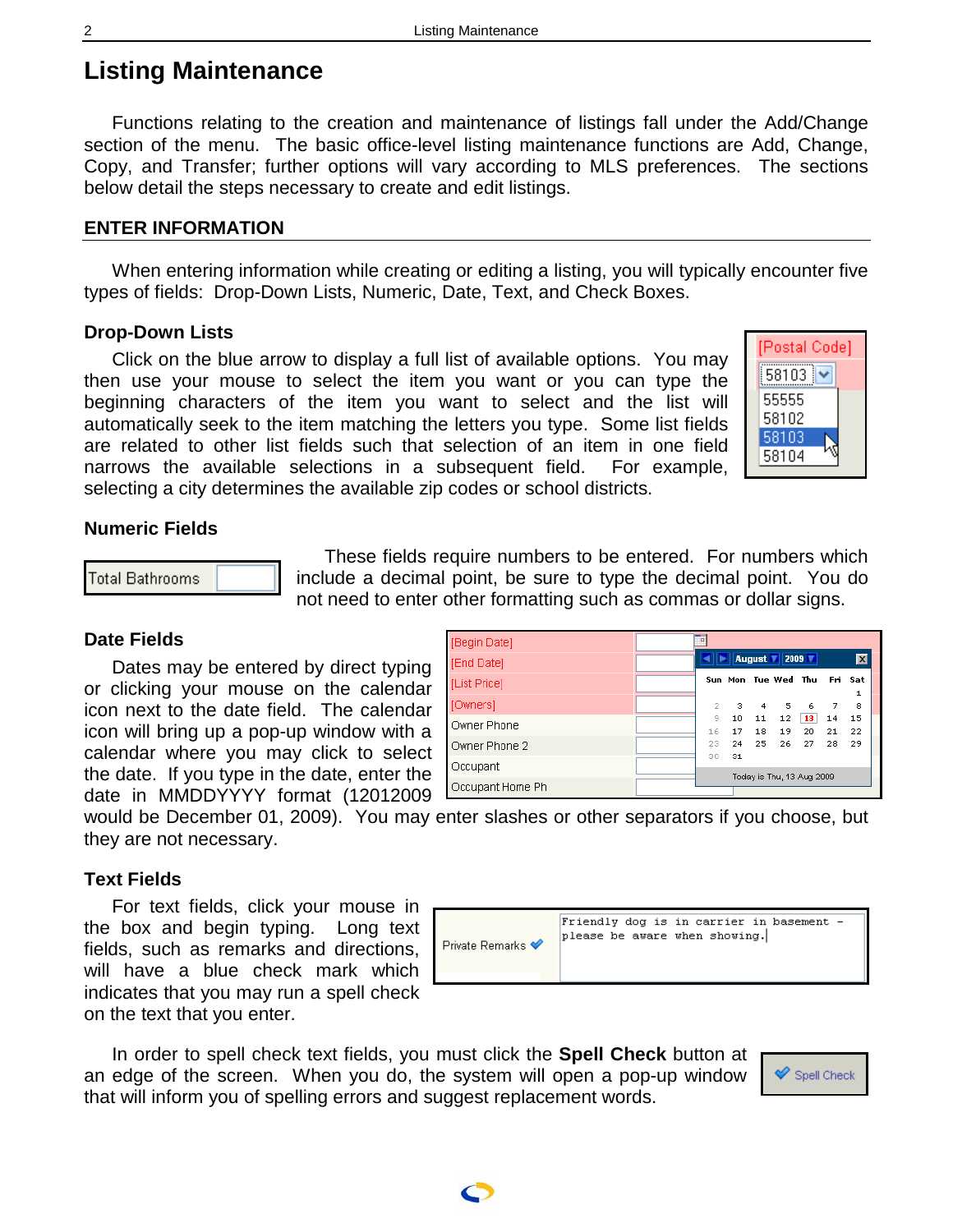# <span id="page-2-0"></span>**Check Boxes**

In entering the detail fields, some fields simply require you to click your mouse in the check box or press the space bar when your cursor is focused on the check box.

 $\Box$ Bonus Room  $\overline{\textbf{M}}$ Game Room  $\overline{\mathbf{z}}$ Library

# <span id="page-2-1"></span>**ADD A LISTING**

Add is the function that allows you to enter new listings into the MLS. This function is commonly called "Broker Load." To add a new listing, click **Add a Listing** on the dashboard, or **Add** under Add/Change on the menu. Any field appearing in bracketed red text is mandatory, and an MLS number will not be generated until all mandatory fields have been completed. Mandatory fields are determined at the MLS level.

### <span id="page-2-2"></span>**General**

When adding a listing, the first tab contains General Listing Information, which includes Property Type, Listing Prefix, Listing Member, and, if applicable, Co-Listing Agent. Your login information will determine which members' names are available in the drop-down list. If you are logged in as the office, you will be able to choose from any of the members in your office. If you are logged in as an individual member, you will only be able to choose yourself as the Listing Member.

| <b>Add Listing</b>                 |                                                                       | Save Incomplete<br>Add Listing                  |
|------------------------------------|-----------------------------------------------------------------------|-------------------------------------------------|
| <b>Address</b><br>General          | <b>Main Fields</b><br><b>Details</b><br><b>Rooms</b><br><b>Photos</b> | All Fields<br>$\overline{\mathbf{v}}$<br>Show I |
| <b>General Listing Information</b> |                                                                       |                                                 |
| Property Type:                     | Residential                                                           | $\overline{\mathbf{v}}$                         |
| Listing Prefix:                    | 07: 2007 Listings                                                     | $\overline{\mathbf{v}}$                         |
| Listing Member:                    | Agent, Example                                                        |                                                 |
| Co-listing Agent:                  | No co-listing member                                                  | $\checkmark$                                    |

# <span id="page-2-3"></span>**Address**

The next tab contains the Address Information. Enter complete address information in the appropriate fields. If your MLS has street mapping, navigating to another tab will initiate address verification. If the address cannot be automatically verified, you will be presented with a choice of manually locating the listing on a map, editing the address, or if applicable, submitting the address without a map location.

| <b>Add Listing</b>        |                                     |                                |               |                                    | u                        | Add Listing                 | 圓<br>Save Incomplete |   |
|---------------------------|-------------------------------------|--------------------------------|---------------|------------------------------------|--------------------------|-----------------------------|----------------------|---|
| General<br><b>Address</b> | <b>Main Fields</b>                  | <b>Details</b><br><b>Rooms</b> | <b>Photos</b> |                                    |                          | Show   All Fields           |                      | v |
| House #<br>1331           | <b>Street Direction Pfx</b>         | [Street Name]<br>PALINDROME    |               | <b>Street Suffix</b><br><b>AVE</b> |                          | <b>Street Direction Sfx</b> | Street Addl Info     |   |
| P.O. Box<br>Number        | Carrier<br>Route<br>[City]<br>Fargo |                                | $\checkmark$  | State/Province Code]<br>ND.        | [Postal]<br>58102 $\vee$ | County                      | Country              |   |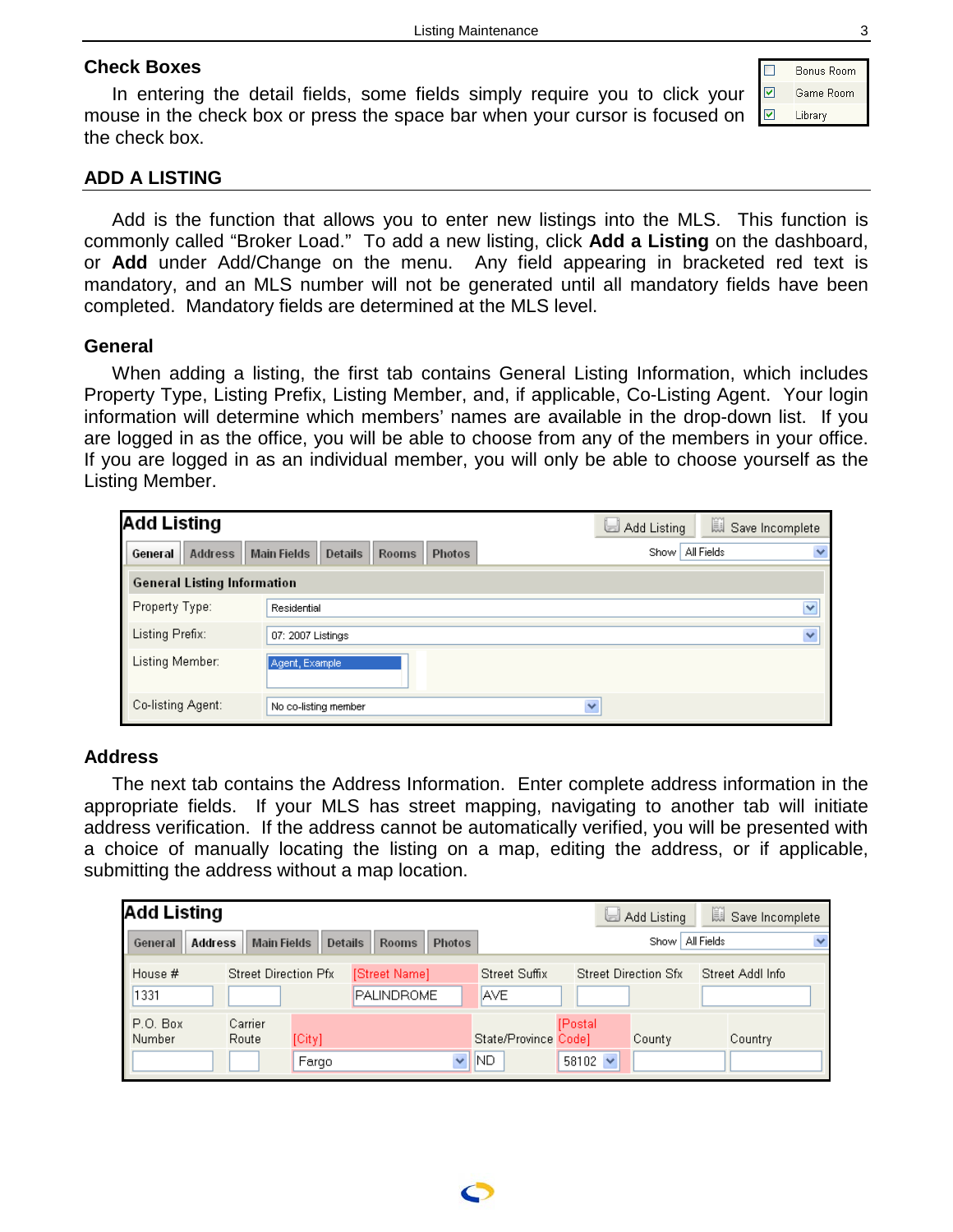# <span id="page-3-0"></span>**Main Fields**

The Main Listing Fields are the basic information fields for a property. Basic fields such as List Price, Bedrooms, and Bathrooms will be found here.

| <b>Add Listing</b>                                  |                                  | Add Listing | save Incomplete                   |
|-----------------------------------------------------|----------------------------------|-------------|-----------------------------------|
| Main Fields<br>Address<br><b>Details</b><br>General | <b>Rooms</b><br>Export           |             | Show   All Fields<br>$\checkmark$ |
| <b>Contract Information</b>                         |                                  |             | $\overline{\mathbf{v}}$           |
| [Status]                                            | Active $\vee$                    |             |                                   |
| [Sub Type]                                          | $\checkmark$<br>Single Family    |             |                                   |
| [Realtor.com Type]                                  | Residential - Single Family<br>v |             |                                   |
| [Begin Date]                                        | 8/13/2009                        |             |                                   |

# <span id="page-3-1"></span>**Details**

The next tab contains the Detail fields, which are MLS-specific data fields. Information like Amenities and Appliances may be found under this tab.

|         | <b>Add Listing</b>                          |                    |                 |               |                    | Add Listing |            | Save Incomplete |
|---------|---------------------------------------------|--------------------|-----------------|---------------|--------------------|-------------|------------|-----------------|
| General | Address                                     | <b>Main Fields</b> | Details   Rooms | <b>Photos</b> |                    | Show        | All Fields | $\checkmark$    |
|         | Energy Savers: Please select up to 3 items. |                    |                 |               |                    |             |            | ∧<br>$-$        |
| ◛       | Insulation                                  |                    |                 |               | Storm Windows      |             |            |                 |
|         | Solar panel                                 |                    |                 |               | Thermopane Windows |             |            |                 |
|         | <b>Storm Doors</b>                          |                    |                 |               |                    |             |            |                 |

Fill in all relevant detail fields by checking the appropriate boxes or choosing items from a drop-down menu if necessary. All fields in bracketed red text are mandatory and the listing cannot be saved until all such fields are filled.

# <span id="page-3-2"></span>**Rooms**

| <b>Add Listing</b> |                        |              |               |       |      | Save Incomplete<br>Add Listing |  |
|--------------------|------------------------|--------------|---------------|-------|------|--------------------------------|--|
| Address<br>General | Main Fields<br>Details | <b>Rooms</b> | <b>Photos</b> |       |      | Show   All Fields              |  |
| <b>Room Name</b>   | Room Level             | No. of Rooms | Length        | Width | Area | <b>Room Remarks</b>            |  |
|                    |                        |              |               |       |      |                                |  |
|                    |                        |              |               |       |      |                                |  |
|                    |                        |              |               |       |      |                                |  |

Choose the room for which you wish to enter information from the drop-down list. Other information such as Level, Area, and Room Remarks may be entered for each room, up to 20 rooms total.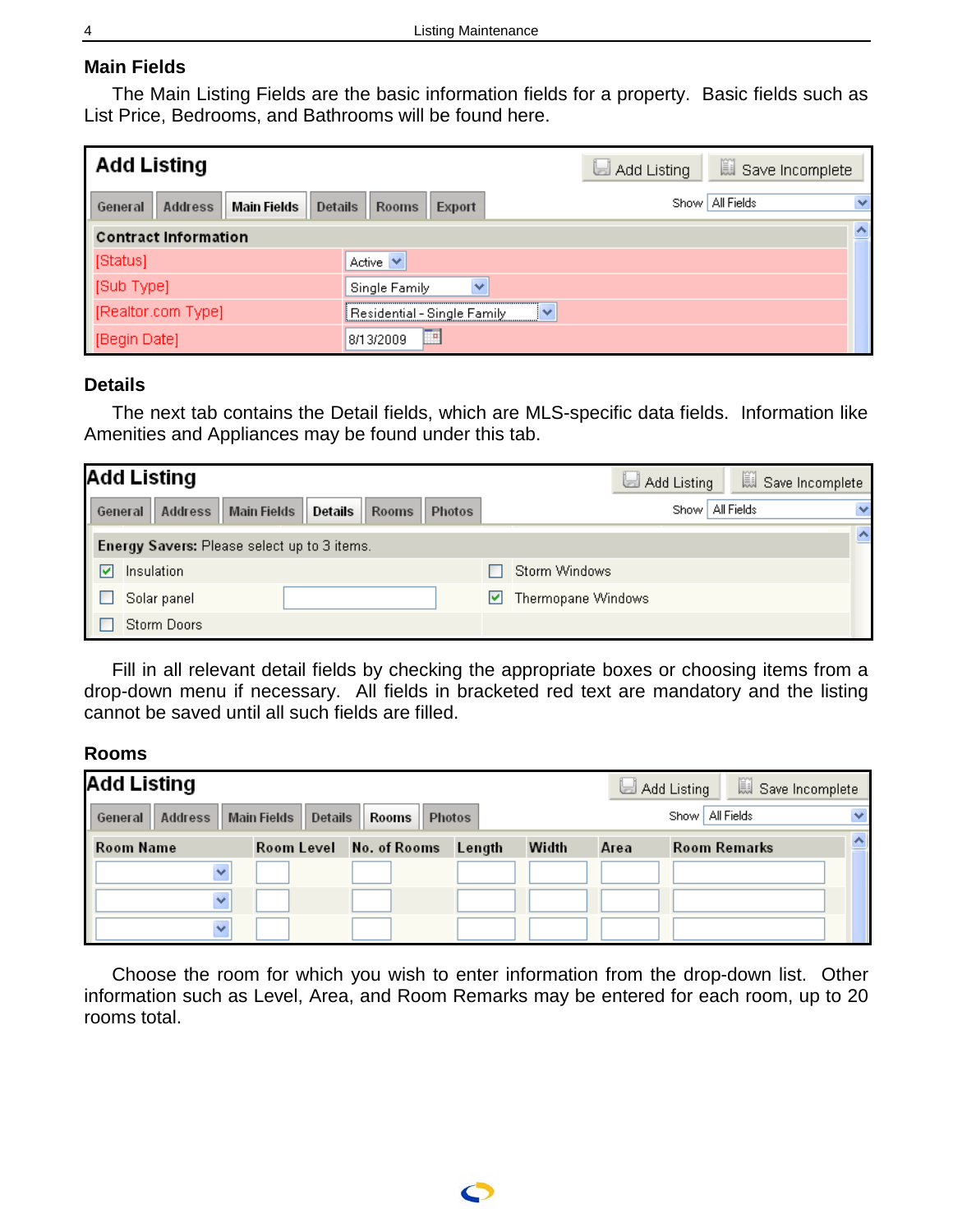#### <span id="page-4-0"></span>**Photos**

If your MLS requires a photo before a listing can be added, you will have a tab labeled Photos. Browse to locate the photo file on your computer, and add a description of the photo.

| Add Listing                       |                                   | Save Incomplete<br>Add Listing |
|-----------------------------------|-----------------------------------|--------------------------------|
| Address<br>Main Fields<br>General | Details<br><b>Rooms</b><br>Photos | Show   All Fields              |
| <b>Primary Listing Photo</b>      |                                   |                                |
| [Photo File]                      | C:\Documents and Settir Browse    |                                |
| [Description]                     | Main Listing Photo                |                                |
| Caption                           |                                   |                                |

Once all mandatory fields are complete, you may save the listing using the **Add Listing** button. The system will automatically generate the MLS number at this time. You have the option to add more information about the listing prior to generating the MLS number using the Rooms tab.

| $\blacktriangleright$ The listing has been added as 09-987                                              |
|---------------------------------------------------------------------------------------------------------|
| ● Continue to change listing screen for 09-987<br>O Copy 09-987 to a new listing<br>○ Add a new listing |
| $\leftrightarrow$ Continue                                                                              |

If you have not yet generated an MLS number, clicking the **Add Listing** button will complete the listing and take you to the following screen.

The default option is to continue to the change listing screen for your newly created listing. To continue directly to the Change Listing screen for your listing, simply click **Continue**. You may then add photos, documents, or adjust any information as needed. You may also choose to copy the listing you just created. This option is useful when creating listings for condominiums or vacant lots where much of the listing information remains the same. The third option is to add a new listing. If you have a number of listings to add at one time, this is a time saving option that takes you immediately back to the new listing screen.

#### <span id="page-4-1"></span>**CHANGE A LISTING**

When you have successfully added a listing, you will be brought to the Change Listing screen. To get to the Change Listing screen at any other time, click **Change** under the Add/Change header of the menu, or click on the **Edit Listing** link using the drop-down arrow next to the MLS# on the Search Results screen. Begin editing your listing by typing the MLS number.

| <b>Change Listing, Step 1</b> |
|-------------------------------|
| Prefix - MLS #                |
|                               |
| Next >>                       |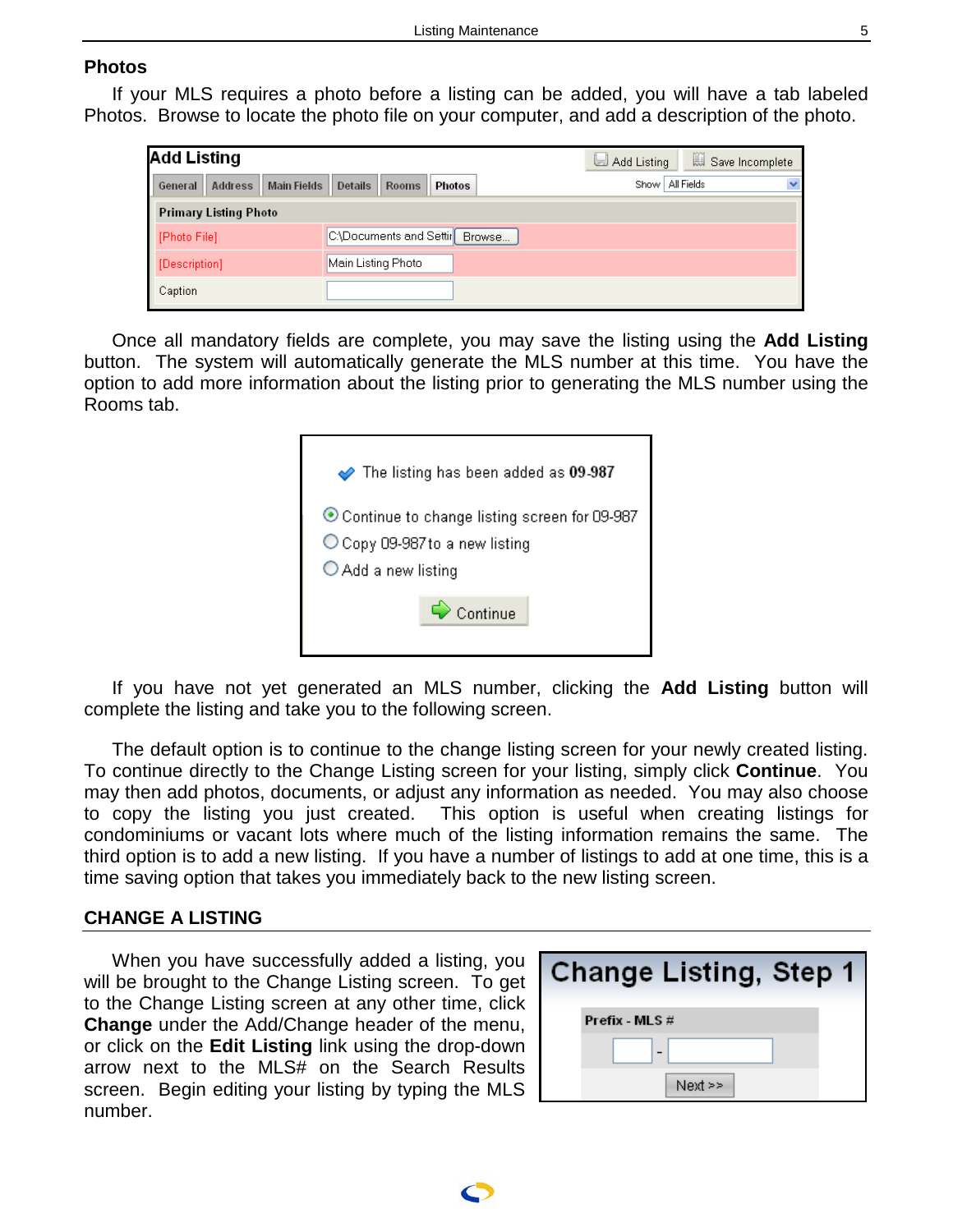There are many functions in the Change Listing screen. Any text, status, or price changes may be completed here, as well as entry of Tour of Homes/Open House information and photo and document uploads. The MLS has the final say as to which of these functions are available at the office/member level.

|                                                                                                                                                                                                                                                                | <b>Change Residential Listing 09-987</b> |  |  |  |  |
|----------------------------------------------------------------------------------------------------------------------------------------------------------------------------------------------------------------------------------------------------------------|------------------------------------------|--|--|--|--|
| 1331 PALINDROME AVE, Fargo, ND 58102<br>Listing member: Example Agent (support@fbsdata.com) of flexmls Example Office (exampleo)<br>Status: Active Approval Status: Approved Listed for \$248,000<br>Full Listing Report Photo Tour Document Viewer<br>History |                                          |  |  |  |  |
| Change another listing: 39 -987                                                                                                                                                                                                                                | Go.                                      |  |  |  |  |
| <b>Listing Information</b>                                                                                                                                                                                                                                     | Multimedia                               |  |  |  |  |
| <b>Listing Information</b>                                                                                                                                                                                                                                     | Photos                                   |  |  |  |  |
| 圓<br>Supplement                                                                                                                                                                                                                                                | Documents                                |  |  |  |  |
| Map Location                                                                                                                                                                                                                                                   | $\triangleright$ Videos                  |  |  |  |  |
| Listing/Selling Members                                                                                                                                                                                                                                        | 69 Virtual Tour                          |  |  |  |  |
| <b>+il</b> Supra functions                                                                                                                                                                                                                                     |                                          |  |  |  |  |
| <b>Status and Price Change</b>                                                                                                                                                                                                                                 | <b>Scheduled Marketing Activities</b>    |  |  |  |  |
| Edit Current Status (Active)                                                                                                                                                                                                                                   | Open House                               |  |  |  |  |
| <b>Change List Price</b>                                                                                                                                                                                                                                       | <b>Tour of Homes</b>                     |  |  |  |  |
| Add/Remove Contingent                                                                                                                                                                                                                                          |                                          |  |  |  |  |
| <b>Extend or Expire Listing</b>                                                                                                                                                                                                                                |                                          |  |  |  |  |
| Pend Listing (Under Contract)                                                                                                                                                                                                                                  |                                          |  |  |  |  |

### <span id="page-5-0"></span>**LISTING INFORMATION**

The Listing Information section of the Change Listing screen allows you to edit the main listing information, details, rooms, supplement, map location (if your MLS has street mapping), and change listing members. Please refer to the previous section for information on editing the main listing, details and rooms, or to the appropriate section below for further modifications that can be made to listings.



#### <span id="page-5-1"></span>**Supplement**

The supplement is a text field that may contain up to 10,000 characters of text. You can use this for descriptive information about the listing, directions, legal descriptions or any other appropriate text.

#### <span id="page-5-2"></span>**Map Location**

If your MLS has street mapping and you would like to adjust the position of your listing on the map, click on **Map Location**. The map will display with the current location indicated by the pushpin. You may move the map or the listing pushpin to adjust the location for your listing. To set the location, click **Use this location**. To cancel, you may click **Return to the edit listing screen**.

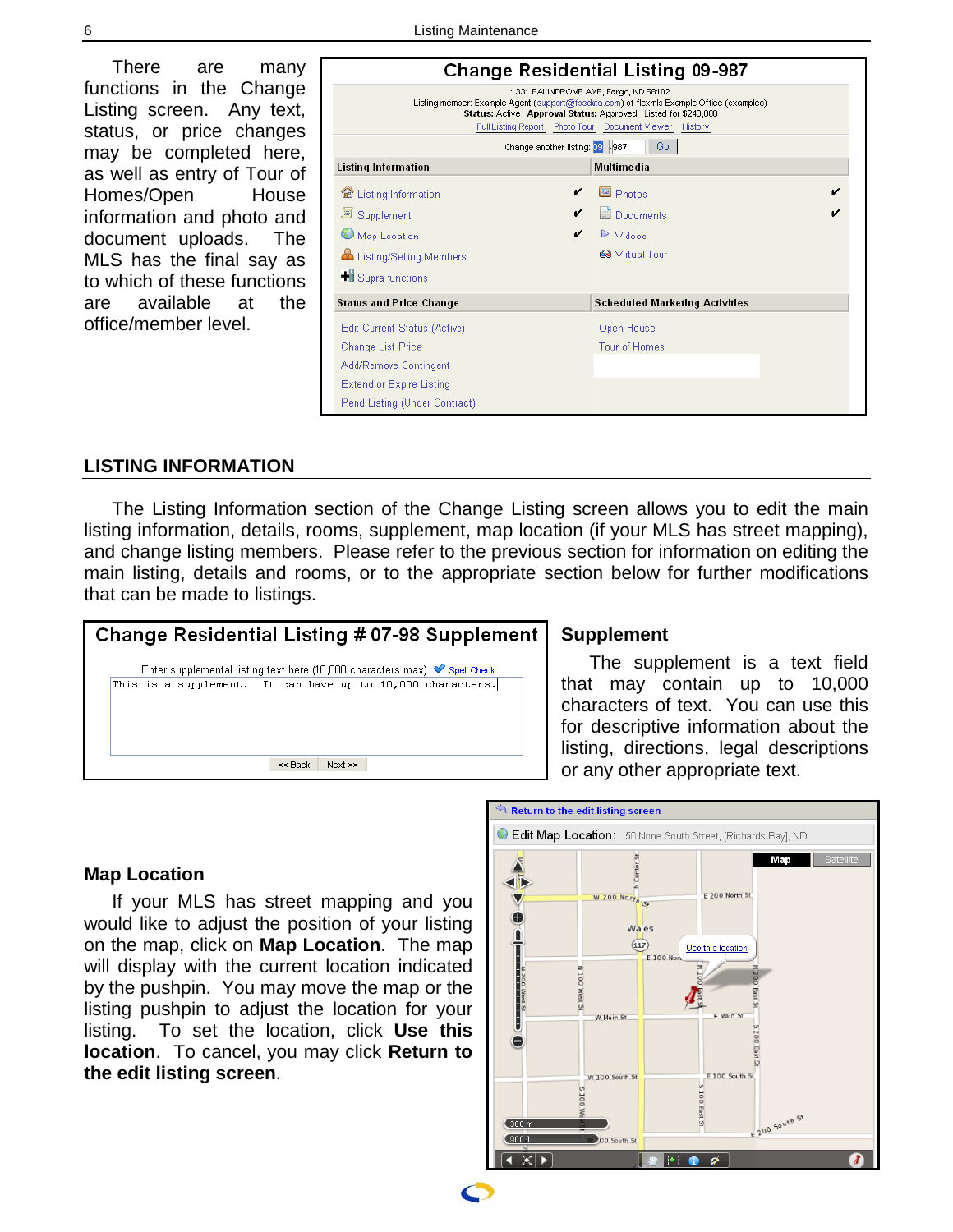## <span id="page-6-0"></span>**Listing/Selling Members**

You can change the listing/selling members by clicking the **Listing/Selling Members** link on the Change Listing screen. Scroll to select a member from the list.

## <span id="page-6-1"></span>**STATUS CHANGES**

To edit the current status, list price, contingency or other status of the listing, click on the link that describes the change you would like to make. The corresponding menu will appear.

Fill in the necessary information and click **Next**. Verify that all information is correct, and click **Next**

again. You will return to the Change Listing screen.

#### <span id="page-6-2"></span>**PRICE CHANGES**

To change the list price, click on the **Change List Price** link.

Enter the new list price and click **Next**. You will return to the Change Listing screen.

| <b>Change List Price</b>                                                                                                                                                               |                                             |  |        |  |  |  |
|----------------------------------------------------------------------------------------------------------------------------------------------------------------------------------------|---------------------------------------------|--|--------|--|--|--|
| 1331 PALINDROME AVE, Fargo, ND 58102<br>Listing member: Example Agent (support@fbsdata.com) of flexmls Example Office<br>Status: Active Approval Status: Approved Listed for \$248,000 |                                             |  |        |  |  |  |
|                                                                                                                                                                                        | <b>List Price</b>                           |  |        |  |  |  |
|                                                                                                                                                                                        | <b>Current List Price</b><br>\$248,000      |  |        |  |  |  |
|                                                                                                                                                                                        | New List Price $\overline{\phantom{a}}\$ \$ |  | 240000 |  |  |  |
|                                                                                                                                                                                        | Next                                        |  |        |  |  |  |
|                                                                                                                                                                                        |                                             |  |        |  |  |  |

**Add/Remove Contingent** 1331 PALINDROME AVE, Fargo, ND 58102 Listing member: Example Agent (support@fbsdata.com) of flexmls Example Office (exampleo) Status: Active Approval Status: Approved Listed for \$248,000

<< Back

 $Next \gg$ 

Contingent

**Contingent Remarks** 

#### <span id="page-6-3"></span>**ADD A PHOTO**

All photo maintenance (adding and removing of photos) is done from the Change Listing screen by clicking **Photos**. To get to the Change Listing screen, click the **Change** link from the Listings pane on the dashboard, the menu under Add/Change, or click on the grey arrow next to the MLS number you wish to edit from any Search Results screen.

On the Photos page, you may add photos to the listing. The first photo you add will be designated as the primary photo (some MLSs require a photo to be added prior to a listing going live). Click **Add Files** to select the photos you wish to load. This will open a window allowing you to select the folder where the photo is located on your computer. When you've selected your photo(s), the file names

|                          | <b>Upload Photos</b> |              |                                                                                              |               |                        |
|--------------------------|----------------------|--------------|----------------------------------------------------------------------------------------------|---------------|------------------------|
|                          | Select files         |              | Add files to the upload queue and click the start button.                                    |               |                        |
| <b>Filename</b>          |                      |              |                                                                                              | <b>Status</b> | <b>Size</b>            |
|                          |                      |              |                                                                                              |               |                        |
|                          |                      |              |                                                                                              |               |                        |
|                          |                      |              |                                                                                              |               |                        |
|                          | <b>O</b> Add Files   | Start Upload | <b>3</b> Stop Upload                                                                         |               | 0 <sub>k</sub> b<br>0% |
| button on your keyboard. |                      |              | * To rename a photo, select the photo name from the list, type a new name, and hit the Enter |               |                        |

will appear in an upload queue. By default, the photos will load with the original file name; if

 $\color{red} \mathbf{\Omega}$  Listing/Selling Members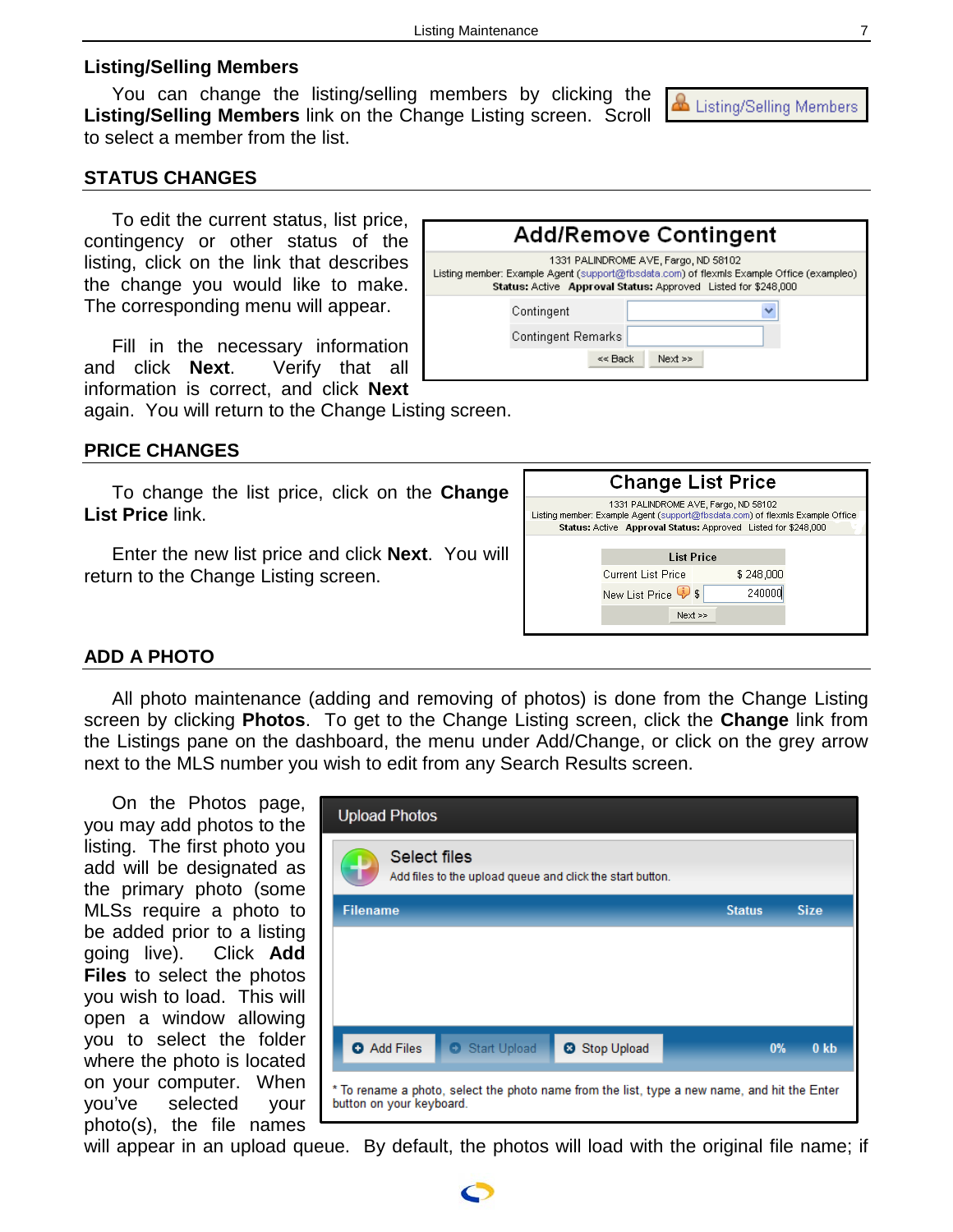you would like to change the name of the photo as it appears in the system, click on a photo name in the list, use the delete key to delete the current name, type a new name, and hit the **Enter** button on your keyboard. Click **Start Upload** when you are ready to begin uploading the photos. A progress bar will update as the upload occurs, and when a file has been successfully uploaded, a check icon will appear in its row, so you'll know exactly which photo uploads are complete.



To change which photo is considered the primary photo, select a photo from the list, and click **Make Primary**. The red flag icon appears next to the primary photo, which appears on most standard reports and Realtor.com.

|                      | <b>Return to the edit listing screen</b>                                                                                                                       |                                                  |  |  |  |  |
|----------------------|----------------------------------------------------------------------------------------------------------------------------------------------------------------|--------------------------------------------------|--|--|--|--|
|                      |                                                                                                                                                                | <b>Photos In Residential Listing 06-870</b>      |  |  |  |  |
|                      | 1250 30th Ave<br>Listing member: Demo User (inactive) of AMORY REALTY INC. (0191)<br>Entry Date: Status: Active Approval Status: Approved Listed for \$220,000 |                                                  |  |  |  |  |
|                      | Main List Photo                                                                                                                                                | <b>Preview of Bathroom</b>                       |  |  |  |  |
|                      | Backyard                                                                                                                                                       |                                                  |  |  |  |  |
|                      | Master Bedroom                                                                                                                                                 |                                                  |  |  |  |  |
| Drag Name To Reorder | Bathroom                                                                                                                                                       |                                                  |  |  |  |  |
|                      |                                                                                                                                                                |                                                  |  |  |  |  |
|                      |                                                                                                                                                                |                                                  |  |  |  |  |
|                      |                                                                                                                                                                |                                                  |  |  |  |  |
|                      |                                                                                                                                                                | seriv of the MLS                                 |  |  |  |  |
|                      |                                                                                                                                                                |                                                  |  |  |  |  |
|                      |                                                                                                                                                                | B<br>Add Photo<br>Make Primary<br>Edit<br>Remove |  |  |  |  |
|                      |                                                                                                                                                                |                                                  |  |  |  |  |

To return to the Edit Listing screen, click **Return to the edit listing screen** at the top of the frame.

# <span id="page-7-0"></span>**REMOVE A PHOTO**

To remove a photo, click on **Photos** on the Change Listing screen. Select the photo that you would like to remove from the list at the left. Click the **Remove** button to remove the photo from the listing. Click **OK** to confirm your decision.

# <span id="page-7-1"></span>**DOCUMENTS**

Documents are added very much like photos – from the Change Listing screen click on **Documents**, then **Browse** to find the desired file.

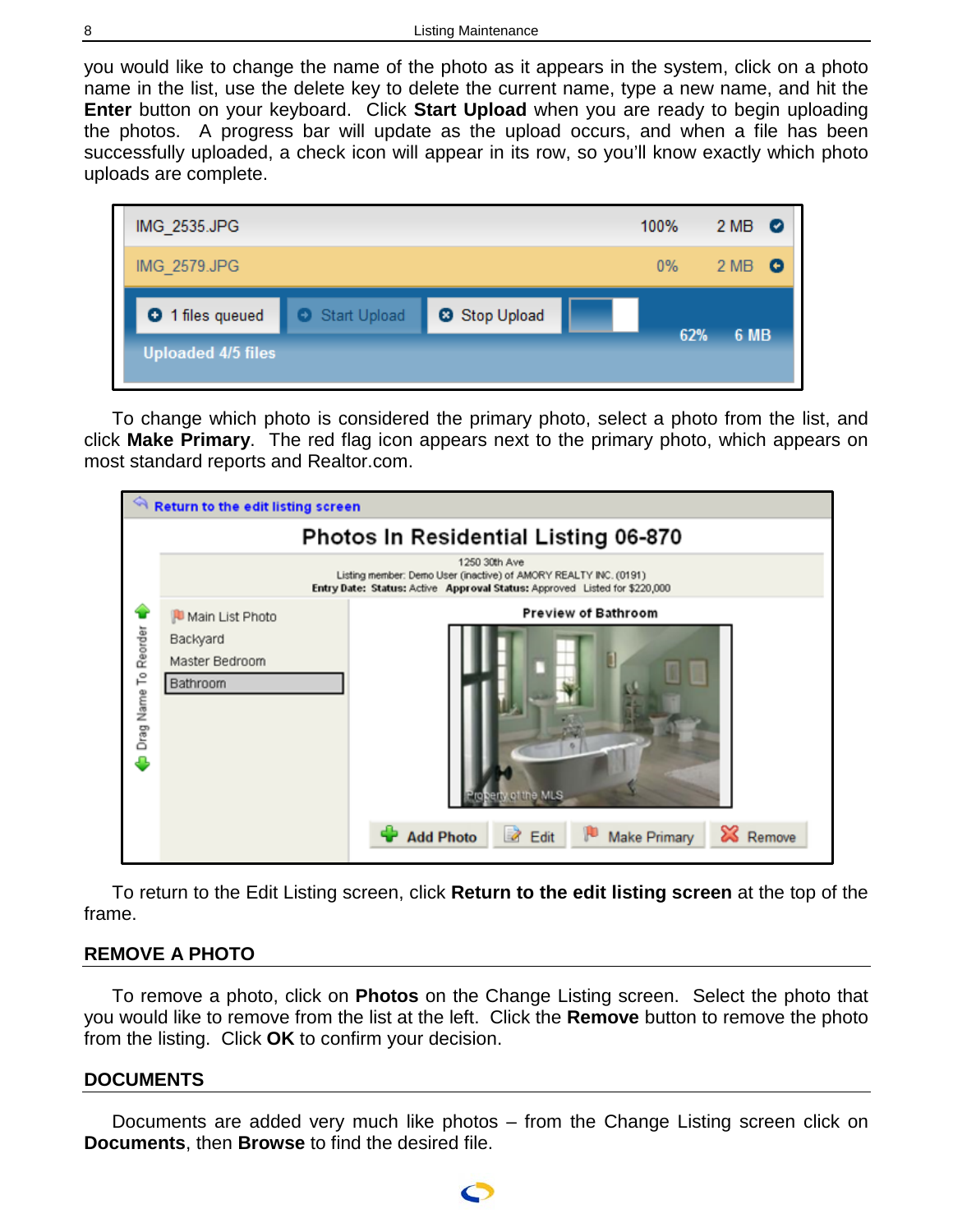You can upload either document image files (PNG, BMP, GIF, or TIFF) or PDF (Adobe Acrobat) files. Files should be approximately 750 x 1000 pixels and a minimum of 300 dpi. You must include a description for your document. The drop-down list presents document

descriptions from your MLS. You can enter as many documents as necessary and arrange the order of the documents by using the arrow controls on the left side of the document editor.

| ↷                                     | Well Disclosure<br>Deed Restrictions | <b>REPDF</b> | Add Document                                         |                                |
|---------------------------------------|--------------------------------------|--------------|------------------------------------------------------|--------------------------------|
| Reorder<br>은<br>Name<br><br>Drag<br>┻ | New Document                         |              | Document File:<br>Description:<br>2<br>Cancel<br>Add | Browse)<br><sup>画</sup> Fax In |

#### <span id="page-8-0"></span>**VIDEO**

To add a video from the Change Listing screen, click on **Videos**. flexmls Web has the capability to link to a video that you have already hosted through a third party service.

On the video screen, click **Add Video**. On the Video page, a preview box will display any videos associated with the listing. To add a video, enter a description for your video and a caption if you choose. Below those text fields, enter the HTML provided by your video provider. It is important to choose the HTML that will embed the video. Embedding the video will ensure seamless viewing in the flexmls Search Results interface. Similar to virtual tours, you may enter branded and unbranded links. Your MLS preferences determine the availability of the branded media.

# <span id="page-8-1"></span>**VIRTUAL TOUR**

| <b>Edit Virtual Tour Links</b>                                                                                                                                                                                  |  |  |  |
|-----------------------------------------------------------------------------------------------------------------------------------------------------------------------------------------------------------------|--|--|--|
| 1234 CENTERVILLE RD, Verona, ND 55555<br>Listing member: Demo Q. User (example@fbsdata.com) of AMORY REALTY INC. (09aamory)<br><b>Entry Date: Status: Active Approval Status: Approved Listed for \$300,000</b> |  |  |  |
| $\Box$ Open all Virtual Tours in a new window                                                                                                                                                                   |  |  |  |
|                                                                                                                                                                                                                 |  |  |  |
| Enter the web address provided by the creators of the virtual tour:                                                                                                                                             |  |  |  |
| Primary Link                                                                                                                                                                                                    |  |  |  |
| <b>Description</b>                                                                                                                                                                                              |  |  |  |
|                                                                                                                                                                                                                 |  |  |  |

|         | Preview of New Video                                                            |
|---------|---------------------------------------------------------------------------------|
|         | No videos attached to this listing.                                             |
|         | Description New Video                                                           |
| Caption |                                                                                 |
|         | Please enter the HTML code that will embed<br>the branded video or other media: |
|         |                                                                                 |
|         |                                                                                 |
|         |                                                                                 |

flexmls Web has the capability to link to a virtual tour that you have already established through a third party service. From the Change Listing screen, click on **Virtual Tour**. Enter the full web address (including http://) given to you from your Virtual Tour provider, click **Next**. According to your MLS Preference, you may enter both a primary link and an unbranded link. The unbranded virtual

tour does not contain broker or member names, contact information or logos. If you enter only the branded link, some e-mail restrictions may prevent that tour from being sent. If you would like your virtual tour to open in a new window, place a check in the box marked **Open all Virtual Tours in a new window**.

# <span id="page-8-2"></span>**OPEN HOUSE/TOUR OF HOMES**

To put your listing on an upcoming Tour of Homes or Open House schedule, click on the appropriate link from the Change Listing screen. Click the **Add** button to add the listing. Fill in

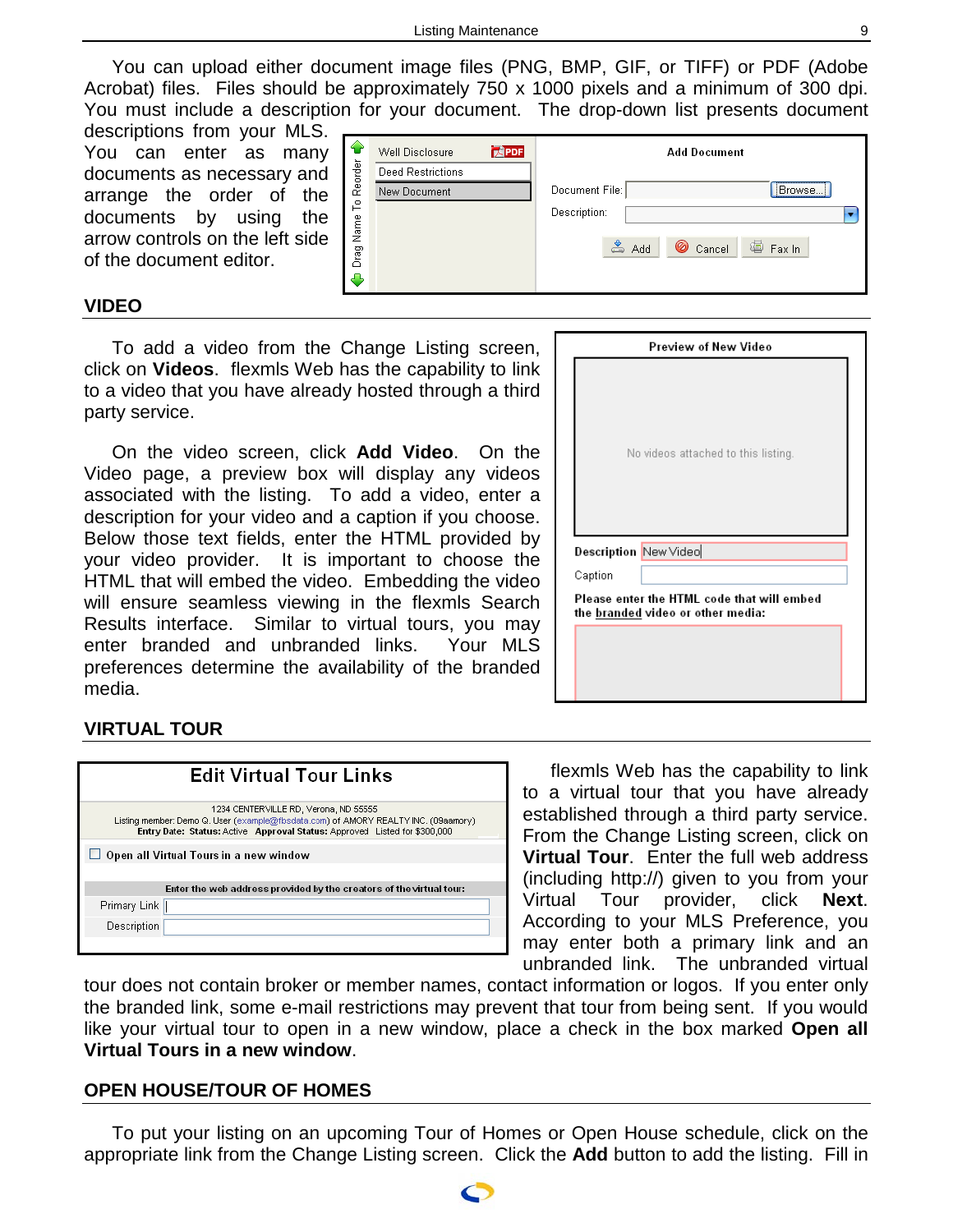the information and click the **Next** button. This information can be retrieved at any time under Daily Functions, Tour/Open Houses.

| <b>Open Houses</b>                                                                                                                                         |      |             |                                                      | <b>Open Houses</b><br><b>Hew Open House Entry</b> |  |
|------------------------------------------------------------------------------------------------------------------------------------------------------------|------|-------------|------------------------------------------------------|---------------------------------------------------|--|
| $\frac{1}{2}$ to 08/27/2009<br>Go<br>08/13/2009<br>H.                                                                                                      |      |             | List #<br>Dotw.<br>Hosted By<br>Hosted Phone<br>Aren | m,<br>08/13/2009                                  |  |
| <b>Open Houses</b>                                                                                                                                         |      |             | Start time                                           | 12 V 1 00 V PM V                                  |  |
| List # Address                                                                                                                                             | Date | <b>Time</b> | End time:                                            | $1.96 \times 100$ $M$ $M$                         |  |
| 52432 VV Coyote Road KZ<br>$09-12$<br>Entry Date: 01/08/2009 Status: Active Approval Status: Approved Listed for \$999,888 08/13/2009 12:00 PM to 01:00 PM |      |             |                                                      | <b>V</b> Spel Check                               |  |
| Edit<br>Add<br>Remove                                                                                                                                      |      |             |                                                      | Next av                                           |  |

# <span id="page-9-0"></span>**OTHER FUNCTIONS**

# <span id="page-9-1"></span>**Full Listing Report**

This link displays a full report with all information on the listing.

# <span id="page-9-2"></span>**Photo Tour**

This link gives you the ability to view all photos for a particular listing. You can view all photos at once or choose photos individually by title. The photo tour may be printed or emailed.



#### **Photo Tour** 1700 22ND AVE, Fargo, 58103<br>Active Listed for \$300,000 This listing is Active MLS #07-94 Front Yard Pool Kitchen Sunroom Pool Prior Next View All Photos Return to Listing E-mail Photo Tour<br>with Listing Report E-mail Photo Tour

# <span id="page-9-3"></span>**Document Viewer**

The Document Viewer gives you the ability to view all documents associated with a listing. Click on the documents you wish to view on the left and then choose from the links on the right to view, print, or e-mail the selected items.

# <span id="page-9-4"></span>**History**

The history link will provide a list of all the activity for an MLS number. Detailed information is present in columns regarding what information was changed on what date and by whom.

# <span id="page-9-5"></span>**COPY A LISTING**



The capability for an office/member to use the Copy function is determined at the MLS level. If your MLS allows the Copy function to be utilized, it is generally used for two reasons: for entering multiple listings that have similar information (for example, lots and condos), or for re-listing an expired listing.

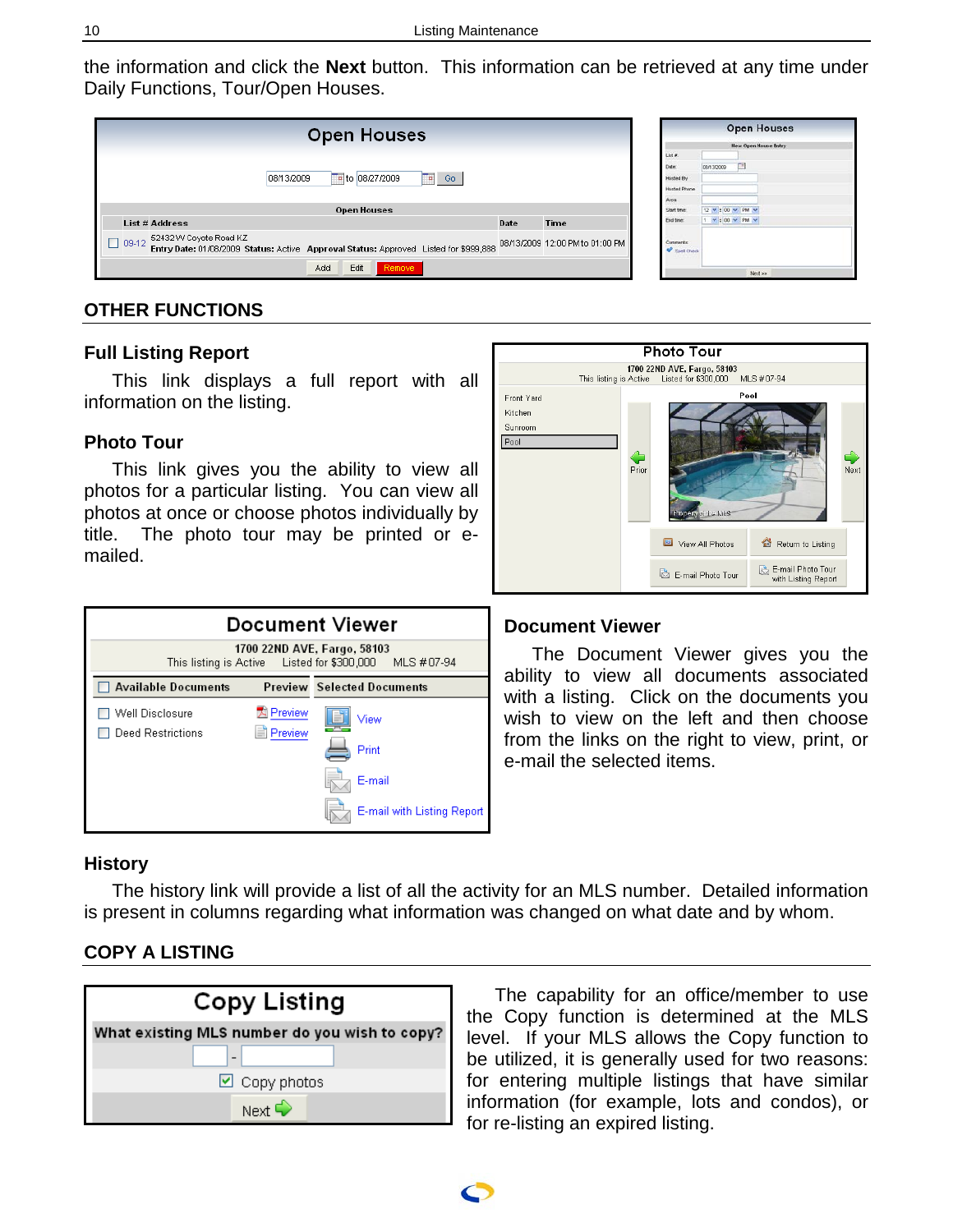To copy a listing, choose **Copy** under Add/Change on the menu. Enter the MLS number of the listing that you wish to copy. Check the box below to copy photos as well. Then choose the listing information and click the **Next** button.

Verify the information and click **Next** again to make a copy of the listing.

This will bring you to the Copy Listing screen. Make changes to any fields necessary for the new listing and be sure that all mandatory fields are completed. Click the **Add Listing** button when all information has been verified and the new MLS number will be assigned. Once finished you will be brought to the Change Listing screen for the new listing and the copy is complete.

# <span id="page-10-0"></span>**TRANSFER A LISTING**

The MLS determines the capability for an office to use the Transfer function. If your MLS allows, it can be used to transfer listings between members within your office. You must log

into flexmls™ Web with your Office login information to transfer listings.

Beneath Add/Change on the menu, click **Transfer**. Select the listing member that you wish to transfer listing(s) from and select the status(es) of the listings you wish to view for transfer. Click on the magnifying glass icon to look up the member name.





Click on the name of the listing member. Click **Next** to bring up listings contained in the database for the selected member. The member's matching listings will appear. Click the Select box for the listings you wish to transfer, and <sup>La</sup>B Transfer click **Transfer**.

Choose the name of the member you wish to transfer the listings to and click **Next**. Click **Next** to verify the transfer, and the transfer is complete.

# **Transfer Listings, Confirm**

1 listing is ready to be transferred to Agent, Example . Click Next when ready to transfer listings.

 $Next$  >>